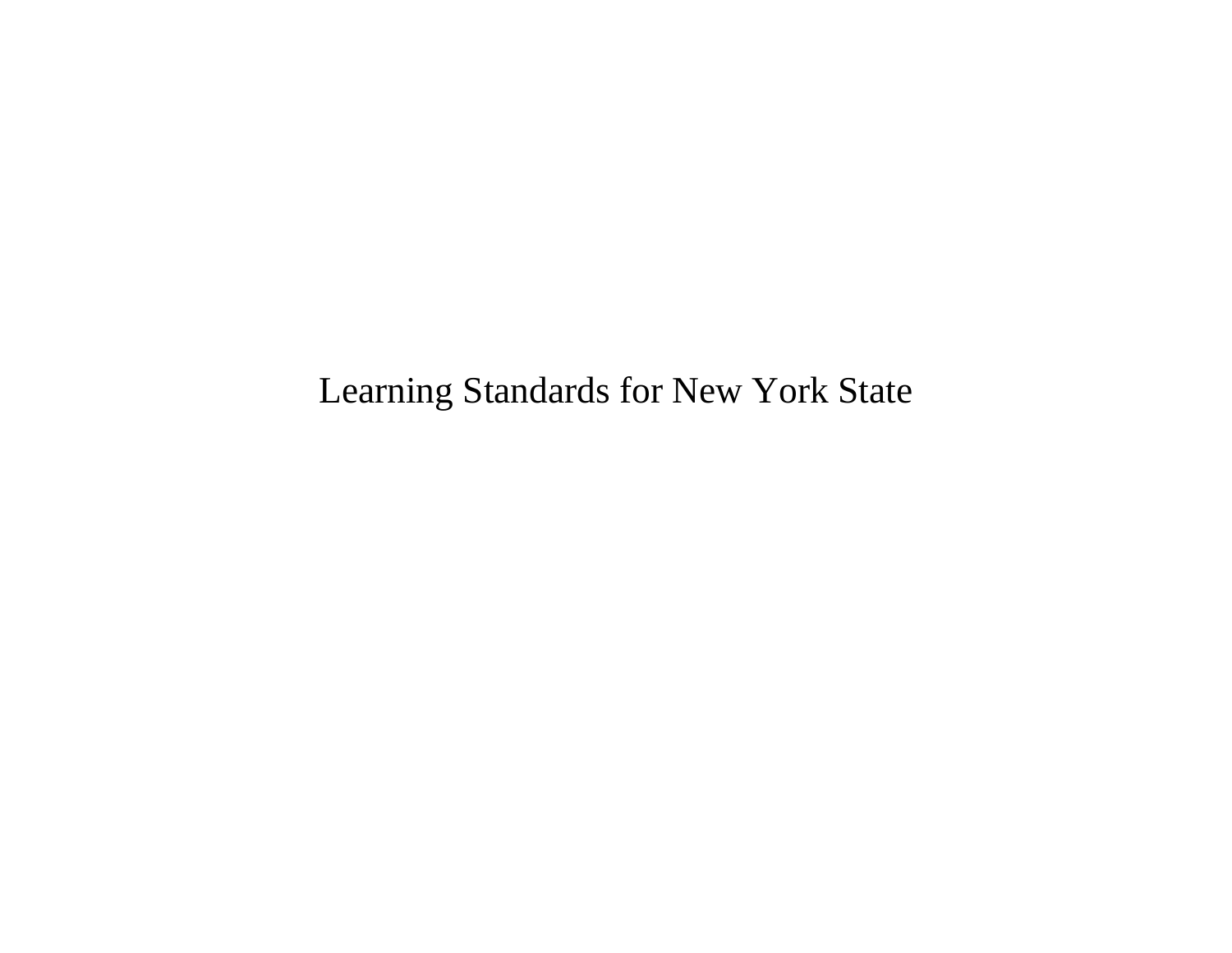# **Health, Physical Education, and Family and Consumer Sciences**

**Standard 1:** Personal Health and Fitness Students will have the necessary knowledge and skills to establish and maintain physical fitness, participate in physical activity, and maintain personal health. **Standard 2:** A Safe and Healthy Environment Students will acquire the knowledge and ability necessary to create and maintain a safe and healthy environment. **Standard 3: Resource Management** Students will understand and be able to manage their personal and community resources.

# **Mathematics, Science, and Technology**

**Standard 1:** Analysis, Inquiry, and Design Students will use mathematical analysis, scientific inquiry, and engineering design, as appropriate, to pose questions, seek answers, and develop solutions. **Standard 2:** Information Systems

Students will access, generate, process, and transfer information using appropriate technologies. **Standard 3**: Mathematics *(Approved 1996)* Students will understand mathematics and become mathematically confident by communicating and reasoning mathematically, by applying mathematics in real-world settings, and by solving problems through the integrated study of number systems, geometry, algebra, data analysis, probability, and trigonometry. **Standard 3:** Mathematics *(Revised 2005)*

Students will understand the concepts of and become proficient with the skills of mathematics; communicate and reason mathematically; become problem solvers by using appropriate tools and strategies; through the integrated study of number sense and operations, algebra, geometry, measurement, and statistics and probability.

#### **Standard 4:** Science

Students will understand and apply scientific concepts, principles, and theories pertaining to the physical setting and living environment and recognize the historical development of ideas in science.

### **Standard 5:** Technology

Students will apply technological knowledge and skills to design, construct, use, and evaluate products and systems to satisfy human and environmental needs. **Standard 6:** Interconnectedness: Common Themes Students will understand the relationships and common

themes that connect mathematics, science, and technology and apply the themes to these and other areas of learning. **Standard 7:** Interdisciplinary Problem Solving Students will apply the knowledge and thinking skills of mathematics, science, and technology to address real-life problems and make informed decisions.

## **English Language Arts**

**Standard 1**: Language for Information and Understanding Students will listen, speak, read, and write for information and understanding. As listeners and readers, students will collect data, facts, and ideas; discover relationships, concepts, and generalizations; and use knowledge generated from oral, written, and electronically produced texts. As speakers and writers, they will use oral and written language that follows the accepted conventions of the English language to acquire, interpret, apply, and transmit information.

**Standard 2:** Language for Literary Response and Expression Students will read and listen to oral, written, and electronically produced texts and performances from American and world literature; relate texts and performances to their own lives; and develop an understanding of the diverse social, historical, and cultural dimensions the texts and performances represent. As speakers and writers, students will use oral and written language that follows the accepted conventions of the English language for self-expression and artistic creation.

**Standard 3:** Language for Critical Analysis and Evaluation Students will listen, speak, read, and write for critical analysis and evaluation. As listeners and readers, students will analyze experiences, ideas, information, and issues presented by others using a variety of established criteria. As speakers and writers, they will use oral and written language that follows the accepted conventions of the English language to present, from a variety of perspectives, their opinions and judgments on experiences, ideas, information and issues. **Standard 4:** Language for Social Interaction

Students will listen, speak, read, and write for social interaction. Students will use oral and written language that follows the accepted conventions of the English language for effective social communication with a wide variety of people. As readers and listeners, they will use the social communications of others to enrich their understanding of people and their views.